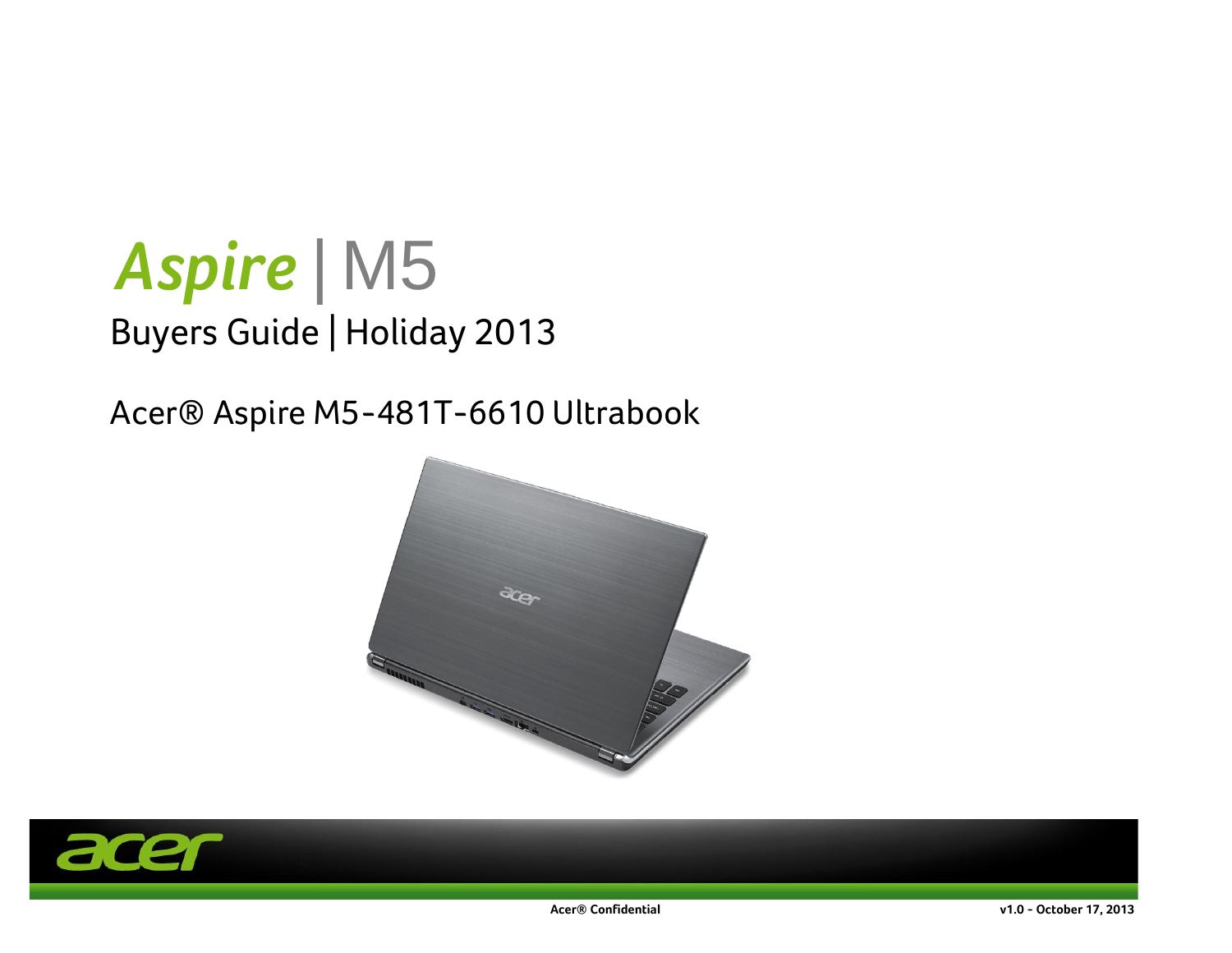# Aspire | M5



#### **High Level Specifications**

- w 3-cell Lithium Polymer Battery (4850mAh) 3rd Generation Intel® Core™ i3-3227U Processor
- 
- 
- 
- ◆ 6144MB DDR3 Dual-Channel Memory examplements are and the contract and optimal gamming capericality. The contract of the contract of the contract of the Registration/ Limited Warranty Card
- ◆ Intel® HD Graphics 4000 with 128MB of dedicated system memory
- 
- ◆ 20GB SSD Drive
- 
- w 2-in-1 Digital Media Card Reader
- w 802.11a/b/g/n Wi-Fi CERTIFIED™
- $\bullet$  Bluetooth® 4.0
- 1.3MP HD Webcam (1280 x 1024)
- ◆ Dolby® Home Theater® v4 audio enhancement
- $\bullet$  Two built-in stereo speakers

Windows<sup>7</sup>

 $(intel)$  inside

CORE 13

- $\bullet$  2 USB 3.0 Ports
- ◆ 3-cell Lithium Polymer Battery (4850mAh)
- $\bullet$  4.3 lbs. | 1.95 kg (system unit only)
- $\bullet$  One-year International Travelers Limited Warranty (ITW)

### **Acer® Aspire M5-481T-6610 Ultrabook** Performance Ultrabook™

#### **1 Awesome Experience Taglines**

The **super slim 14" HD display** beautifully shapes this Ultrabook and provides a large area for enjoying image-rich content, playing killer games, or watching the best movies.

**Acer Instant Connect** gets you to the web in 4x faster than conventional notebooks by remembering previous Wi-Fi spots you've visited! So when they're in range, it instantly connects you to the Internet- no waiting required!

Connect and more than 8 hours of battery life(3)! **Genuine Windows® 7 Home Premium** makes the things you do every day easier and with a 30 day trial of Microsoft® Office you have ways to deliver your best work. You can also buy Microsoft<sup>®</sup> Office to activate a full-featured Office suite preloaded on this PC.<sup>(5)</sup>

#### 2 Ultra-Responsive Performance

The **Acer Aspire® M5** delivers an ultra-smooth experience in an instant, thanks to it's superthin and lightweight design backed by powerful technology.

With **Acer Green Instant On**, the Acer Aspire® M5 resumes your computing session from sleep in less than 2 seconds and from deep sleep in 6 seconds<sup>(1)</sup> and the 20GB SSD drive returns your PC state just as you left it! Pop back on your PC, and you'll find that any websites, emails or documents you had open are instantly restored and ready.

(1.9GHz, 3MB L3 cache) **AC Power Adapter** and the visibly smart **3rd gen Intel® Core™ i3 processor** delivers amazing performance and AC Power Adapter w Genuine Windows® 7 Home Premium 64-bit AC Power Cord stunning visuals so you can experience your movies, photos and games smoothly and **•** 14" HD Widescreen CineCrystal™ LED Back-lit LCD **Documentation** and the seamlessly. Get a boost in your performance that you can truly see and feel. I**ntel's HD ID and Intelligent in the seamlessly.** Get a boost in ◆ Mobile Intel® HM77 Express Chipset **Setup Poster Setup Poster Setup Poster Setup Poster Setup Poster Setup Poster** and optimal gaming experience.

◆ Intel® HD Graphics 4000 with 128MB of dedicated system memory **Activation** For those who want to stay powered through the day, our Acer Aspire® M5 can provide more **Provide more** Online Documentation ◆ 500GB 5400RPM SATA Hard Drive User's Guide User's Guide User's Guide User's Guide User's Guide User's Guide User's Guide User's Guide User's Guide User's Guide User's Guide User's Guide User's Guide User's Guide User's lithium-polymer magic means the pack can last up to 4 years.<sup>(4)</sup>

#### w 8X DVD-Super Multi Double-Layer Drive **3 Enhanced Features without Compromise**

While still maintaining a thin & light design, the Acer Aspire® M5 features a **built-in Optical Drive**. This means you can burn file copies for safekeeping, and pop in disks to enjoy your favorite movies and music.

**Intel Anti-Theft Technology** helps protect your data by allowing you to disable your lost or stolen Ultrabook™ remotely from anywhere in the world.<sup>(2)</sup>

When the 14" fails to satiate your visual appetite, the **HDMI™ output** lets you pipe HD content and high quality audio to an external monitor or big screen HDTV via a single cable so you can share HD video with family members anywhere!

Even the USB is ultra. With **USB 3.0**, you can charge external devices even when in sleep, hibernation or off! Plus, transfer speeds will be up to 10 to 400 times as fast as older generations of USB.

**Backlit Keyboard** adds a cool subtle glow to your typing experience that not only looks good, but helps guide your fingers while typing in dimly lit areas.

Converse face-to-face with friends and family across the miles in crystal-clear video chats, or snap still pictures—all in HD! The **advanced 1.3 Megapixel HD Webcam** provides high pixel density for amazing video image quality at 24 frames per second.

Acer makes things easy with unique technologies! With **AcerCloud** your PCs storage IS your Cloud storage with wireless access to your photos, music, videos and documents -- wherever you are, on any PC, on all your devices!

#### **Selling Points Product Messaging**

Performance Ultrabook™

#### **Positioning Statement**

The Acer Aspire® M5 slims down and joins the Acer Ultrabook™ family! At 0.91" thin, the Acer Aspire® M5 features built-in security and packs a punch with Intel® Core™ performance, powerful graphics, built-in optical disc drive, Instant On, Always



**Hardware Items**



 $^{(1)}$ Time based on testing with the following applications open: Internet Explorer® 9 (Internet search and email web pages), PowerPoint® viewer (file size 68 MB) and Excel® (file size 108 MB) of Microsoft® Office® 2010 Starter, and logged in to Windows Live® Messenger 2011.

 $^{2)}$ (Anti-Theft) No system can provide absolute security under all conditions. Requires an enabled chipset, BIOS, firmware, and software, and a subscription with a capable service provider. Consult your system manufacturer and service provider for availability and functionality. Intel assumes no liability for lost or stolen data and/or systems or any other damages resulting thereof. For more information, visit http://www.intel.com/go/anti-theft.

<sup>(3)</sup> Battery life varies depending on product specifications, computer settings and applications or features launched.

<sup>(4)</sup> The battery pack is rated at 1,000 cycle times. The 4-year battery life is based on use of 8 hours daily 5 days a week for 50 weeks annually

<sup>(5)</sup> Microsoft Office Trial included. After or during the 30-day trial, purchase an Office Product Key to activate one of the following Office suites preloaded on this PC: Office Home and Student, Office Home and Business, Office Professional.

luetooth

10M

USB3.0

MULT